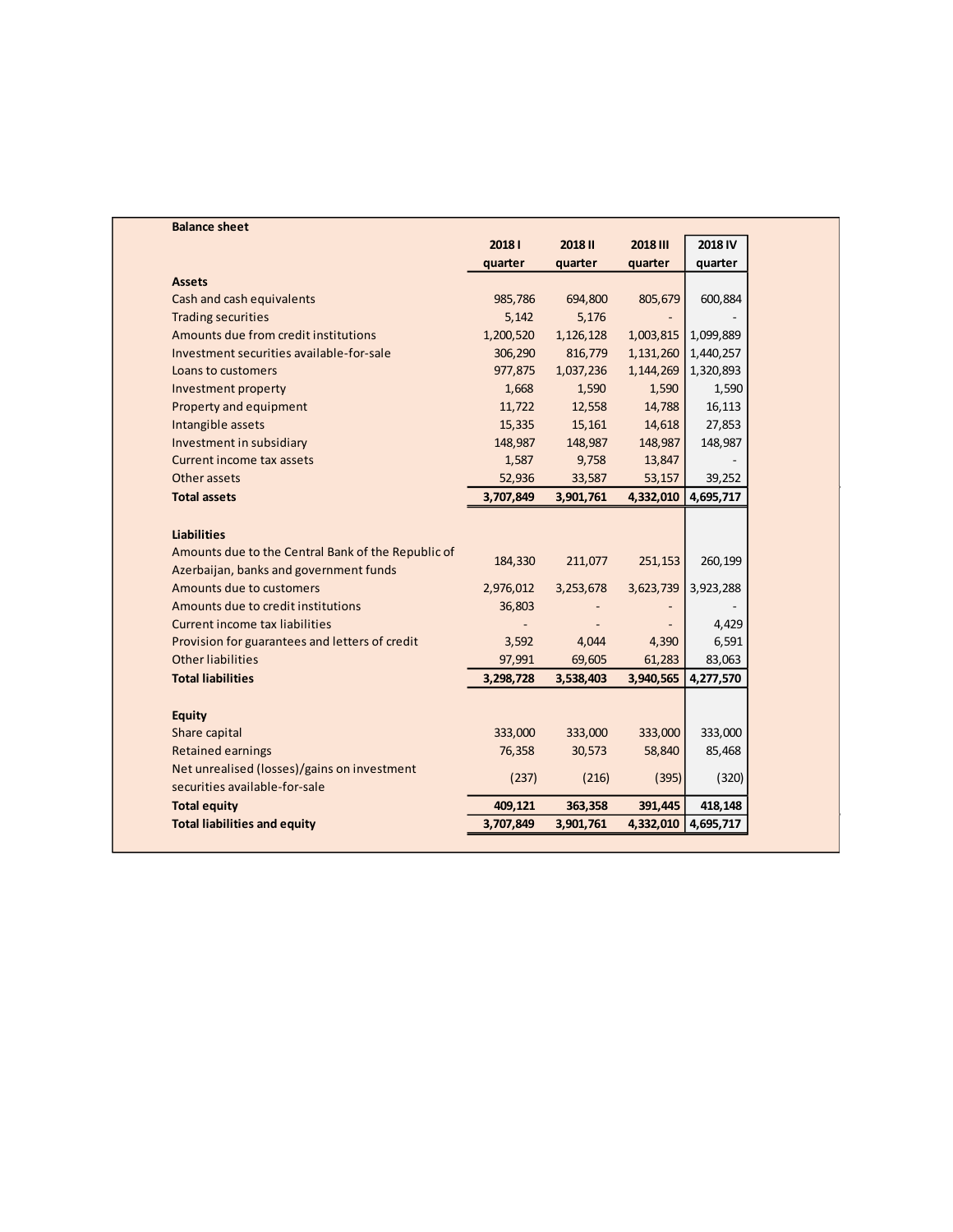## **Profit and loss statement**

|                                             | 20181     | 2018 III<br><b>2018 II</b> |              | 2018 IV   | Year      |  |
|---------------------------------------------|-----------|----------------------------|--------------|-----------|-----------|--|
|                                             | quarter   | quarter                    | quarter      | quarter   |           |  |
| Interest income                             | 40,307    | 40,461                     | 43,495       | 49,249    | 173,512   |  |
| Interest expense                            | (8, 515)  | (9,860)                    | (8,828)      | (7, 515)  | (34, 718) |  |
| Net interest income                         | 31,792    | 30,601                     | 34,667       | 41,734    | 138,794   |  |
| Provisions                                  | (14, 166) | 66                         | 3,724        | 16,592    | 6,217     |  |
| Net interest income after provision for     |           |                            |              |           |           |  |
| impairment of interest bearing assets       | 17,626    | 30,667                     | 38,391       | 58,326    | 145,011   |  |
|                                             |           |                            |              |           |           |  |
| Net fee and commission income               | 4,533     | 2,153                      | 3,992        | 5,025     | 15,703    |  |
| Net gains from securities                   | 6         | 16                         | $\mathbf{1}$ | 0         | 23        |  |
| Net gains/(losses) from foreign currencies: | 2,161     | 4,152                      | 5,171        | 5,434     | 16,917    |  |
| Other income                                | 92        | 50                         | 26           | 393       | 561       |  |
| <b>Non-interest income</b>                  | 6,791     | 6,371                      | 9,190        | 10,853    | 33,205    |  |
|                                             |           |                            |              |           |           |  |
| Personnel expenses                          | (9,637)   | (12, 160)                  | (9,260)      | (10,039)  | (41,097)  |  |
| General and administrative expenses         | (5, 427)  | (7, 559)                   | (7,806)      | (9, 973)  | (30, 765) |  |
| Depreciation and amortisation               | (1,690)   | (1,783)                    | (1,986)      | (2,059)   | (7, 518)  |  |
| <b>Non-interest expenses</b>                | (16, 754) | (21, 502)                  | (19,053)     | (22,070)  | (79, 379) |  |
|                                             |           |                            |              |           |           |  |
| (Loss)/profit before income tax expense     | 7,664     | 15,536                     | 28,528       | 47,109    | 98,837    |  |
| Income tax expense                          | (1, 132)  | 94                         | (261)        | (20, 481) | (21,780)  |  |
| Net (loss)/profit for the year              | 6,532     | 15,630                     | 28,267       | 26,628    | 77,057    |  |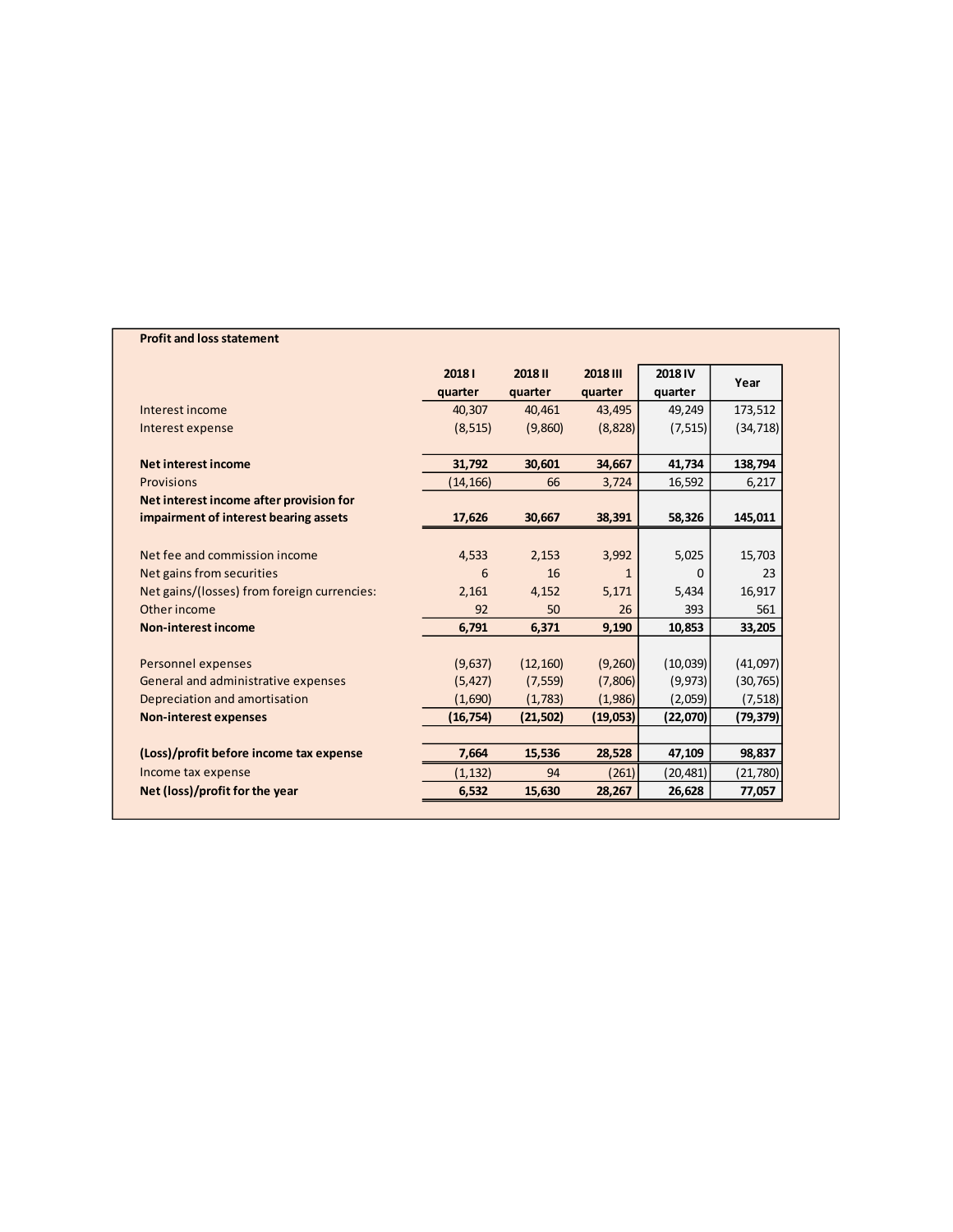|                                                                  | 20181<br>quarter | 2018 II<br>quarter | 2018 III<br>quarter      | 2018 IV<br>quarter | Year        |
|------------------------------------------------------------------|------------------|--------------------|--------------------------|--------------------|-------------|
| <b>Cash flows from operating activities</b>                      |                  |                    |                          |                    |             |
| Interest received                                                | 36,459           | 38,752             | 41,724                   | 58,234             | 175,169     |
| Interest paid                                                    | (8,075)          | (9,818)            | (9,026)                  | (8,701)            | (35, 620)   |
| Net fees received                                                | 4,533            | 2,153              | 3,992                    | 5,025              | 15,703      |
| Realised gains less losses from dealing in foreign currencies    | 2,161            | 4,152              | 5,171                    | 5,434              | 16,917      |
| Personnel expenses paid                                          | (9,637)          | (12, 160)          | (9,260)                  | (10,039)           | (41,097)    |
| General and administrative expenses paid                         | (5, 427)         | (7, 559)           | (7,806)                  | (9, 973)           | (30, 765)   |
| Other operating received/(paid)                                  | 97               | 67                 | 27                       | 394                | 584         |
| Cash flows from operating activities before changes in operating |                  |                    |                          |                    |             |
| assets and liabilities                                           | 20,111           | 15,587             | 24,821                   | 40,374             | 100,893     |
| Net (increase)/decrease in operating assets                      |                  |                    |                          |                    |             |
| <b>Trading securities</b>                                        | (5, 142)         | (34)               | 5,176                    |                    |             |
| Amounts due from credit institutions                             | 246,037          | 74,392             | 122,313                  | (96,074)           | 346,668     |
| Loans to customers                                               | (48, 942)        | (59, 295)          | (103, 308)               | (160, 032)         | (371, 577)  |
| Other assets                                                     | (22, 691)        | 19,349             | (19, 571)                | 13,905             | (9,008)     |
| Net increase/(decrease) in operating liabilities                 |                  |                    |                          |                    |             |
| Amounts due to the Central Bank of the Republic of Azerbaijan,   |                  |                    |                          |                    |             |
| banks and government funds                                       | (44, 638)        | 26,747             | 40,077                   | 9,046              | 31,231      |
| Amounts due to customers                                         | 154,030          | 277,666            | 370,061                  | 299,549            | 1,101,306   |
| Amounts due to credit institutions                               | (2,302)          | (36, 803)          | $\overline{\phantom{a}}$ |                    | (39, 105)   |
| Other liabilities                                                | 45,848           | (26, 170)          | (6, 185)                 | 16,256             | 29,749      |
| Net cash from/(used in) operating activities before income tax   | 342,310          | 291,439            | 433,384                  | 123,024            | 1,190,157   |
| Income tax paid                                                  | 400              | (8,077)            | (4, 350)                 | (2, 205)           | (14, 232)   |
| Net cash from/(used in) operating activities                     | 342,710          | 283,362            | 429,034                  | 120,820            | 1,175,926   |
| Cash flows from investing activities                             |                  |                    |                          |                    |             |
| Net cashflow from AFS                                            | 89,653           | (510, 489)         | (314, 481)               | (308, 996)         | (1,044,313) |
| Net cashflow from PPE                                            | (1,488)          | (2,620)            | (4, 216)                 | (3, 384)           | (11,708)    |
| Net cashflow from intangible                                     | 260              | 174                | 543                      | (13, 235)          | (12, 258)   |
| Net cash (used in)/from investing activities                     | 88.424           | (512, 934)         | (318, 155)               | (325, 615)         | (1,068,280) |
| Cash flows from financing activities                             |                  |                    |                          |                    |             |
| Dividends paid                                                   |                  | (61, 414)          |                          |                    | (61, 414)   |
| Net cash from financing activities                               |                  | (61, 414)          |                          |                    | (61, 414)   |
|                                                                  |                  |                    |                          |                    |             |
| Net increase/(decrease) in cash and cash equivalents             | 431,134          | (290, 986)         | 110,879                  | (204, 795)         | 46,232      |
| Cash and cash equivalents, beginning                             | 554,652          | 985,786            | 694,800                  | 805,679            | 554,652     |
| Cash and cash equivalents, ending                                | 985,786          | 694,800            | 805,679                  | 600,884            | 600,884     |